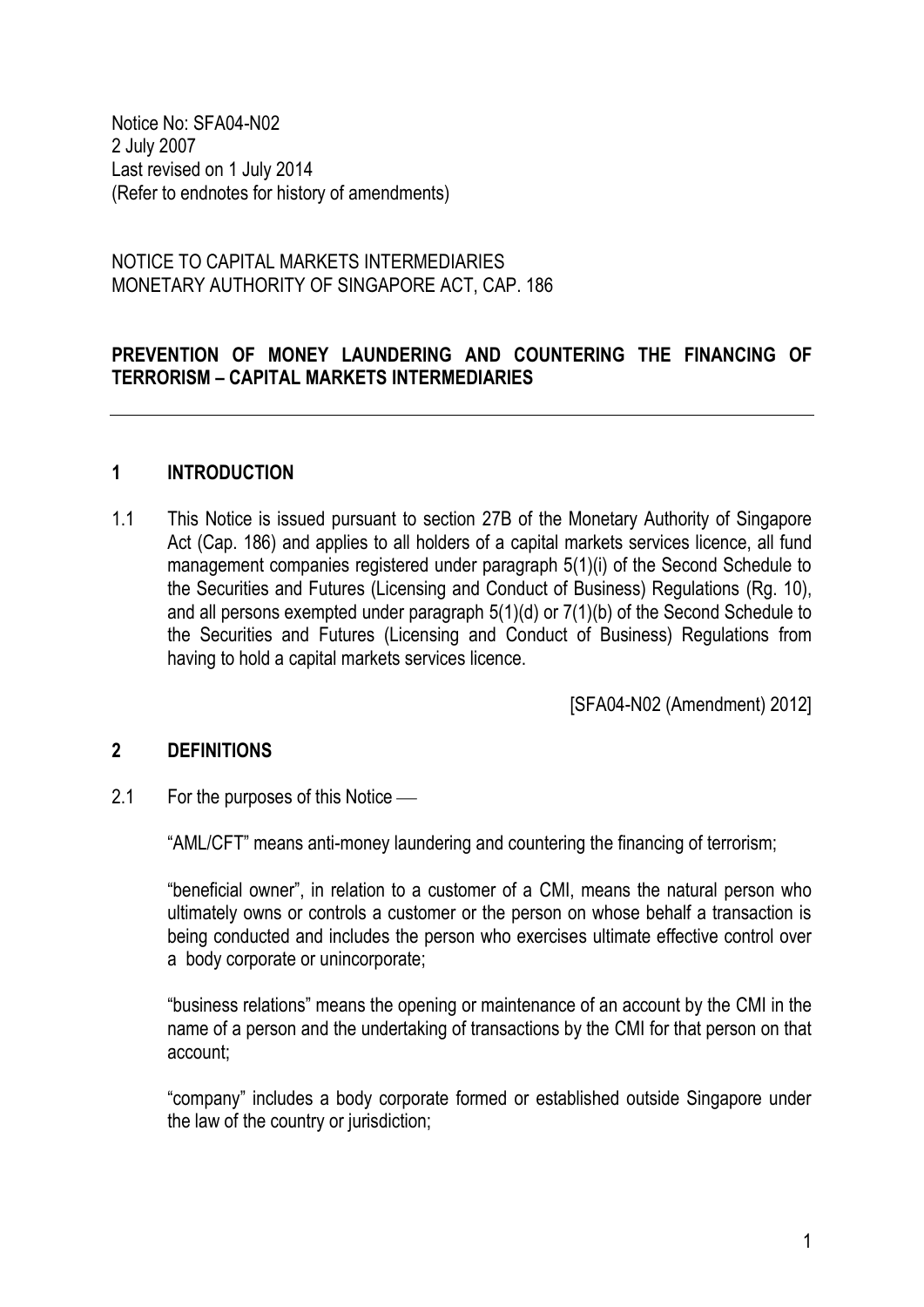"CDD measures" or "customer due diligence measures" means the process of identifying the customer and obtaining information required by paragraph 4;

"CMI" means a person holding a capital markets services licence, a fund management company registered under paragraph 5(1)(i) of the Second Schedule to the Securities and Futures (Licensing and Conduct of Business) Regulations or a person exempted from having to hold such a licence under paragraph 5(1)(d) or 7(1)(b) of the Second Schedule to the Securities and Futures (Licensing and Conduct of Business) Regulations;

[SFA04-N02 (Amendment) 2012]

"customer", in relation to a CMI, means a person in whose name an account is opened or intended to be opened, or for whom a CMI undertakes or intends to undertake any transaction without an account being opened;

"FATF" means the Financial Action Task Force;

"government entity" means a government of a country or jurisdiction, a ministry within such a government, or an agency specially established by such a government through written law:

"STR" means suspicious transaction report; and

"STRO" means the Suspicious Transactions Reporting Office, Commercial Affairs Department of the Singapore Police Force.

- 2.2 A reference to any threshold or value limit expressed in S\$ shall include a reference to the equivalent amount expressed in any other currency.
- 2.3 A reference to the completion of CDD measures is a reference to the situation when the CMI has received satisfactory responses to all inquiries.
- 2.4 Unless the context otherwise requires, a reference to a financial institution supervised by the Authority does not include a person who is exempted from licensing, approval or regulation by the Authority, except a person who is a fund management company registered under paragraph 5(1)(i) of the Second Schedule to the Securities and Futures (Licensing and Conduct of Business) Regulations.

[SFA04-N02 (Amendment) 2012]

### **3 UNDERLYING PRINCIPLES**

3.1 This Notice is based on the following principles, which shall serve as a guide for all CMIs in the conduct of their operations and business activities: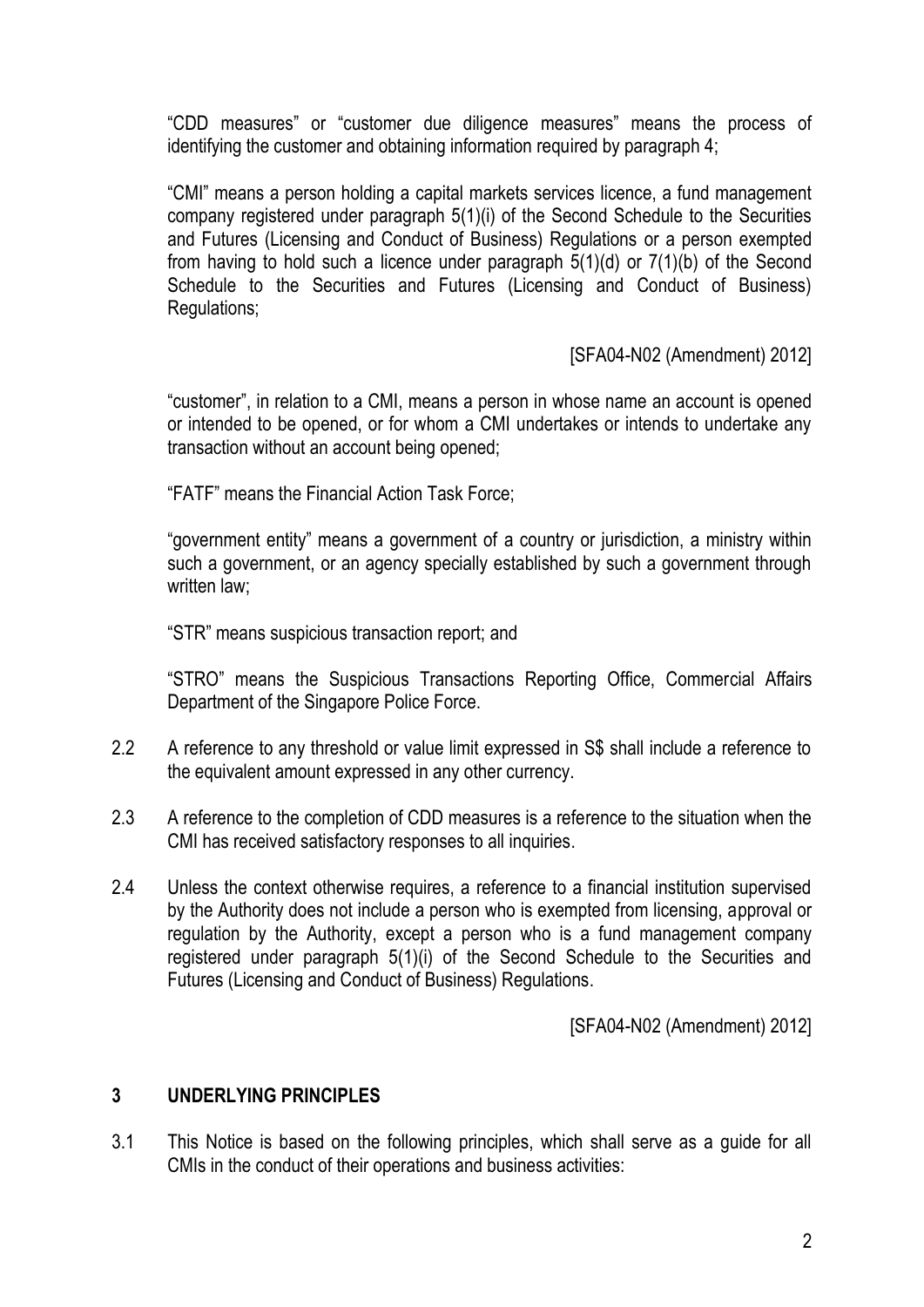- (a) A CMI must exercise due diligence when dealing with customers, persons appointed to act on the customer's behalf and beneficial owners.
- (b) A CMI must conduct its business in conformity with high ethical standards, and guard against undertaking any transaction that is or may be connected with or may facilitate money laundering or terrorist financing.
- (c) A CMI should, whenever possible and to the fullest extent possible, assist and cooperate with the relevant law enforcement authorities in Singapore in preventing money laundering and terrorist financing.

# **4 CUSTOMER DUE DILIGENCE**

#### **Anonymous or Fictitious Account**

4.1 No CMI shall open or maintain anonymous accounts or accounts in fictitious names.

# **When CDD measures are to be Performed**

- 4.2 A CMI shall perform CDD measures in accordance with this Notice when
	- (a) the CMI establishes business relations with any customer;
	- (b) the CMI undertakes any transaction of a value exceeding S\$20,000 for any customer who has not otherwise established business relations with the CMI;
	- (c) there is a suspicion of money laundering or terrorist financing, notwithstanding that the CMI would otherwise not be required by this Notice to perform CDD measures; or
	- (d) the CMI has doubts about the veracity or adequacy of any information previously obtained.

#### **CDD Measures where Business Relations are Established**

- (I) Identification of Customers
- 4.3 A CMI shall identify each customer who applies to the CMI to establish business relations.
- 4.4 For the purpose of paragraph 4.3, a CMI shall obtain and record information of the customer, including but not limited to the following:
	- (a) Full name, including any aliases;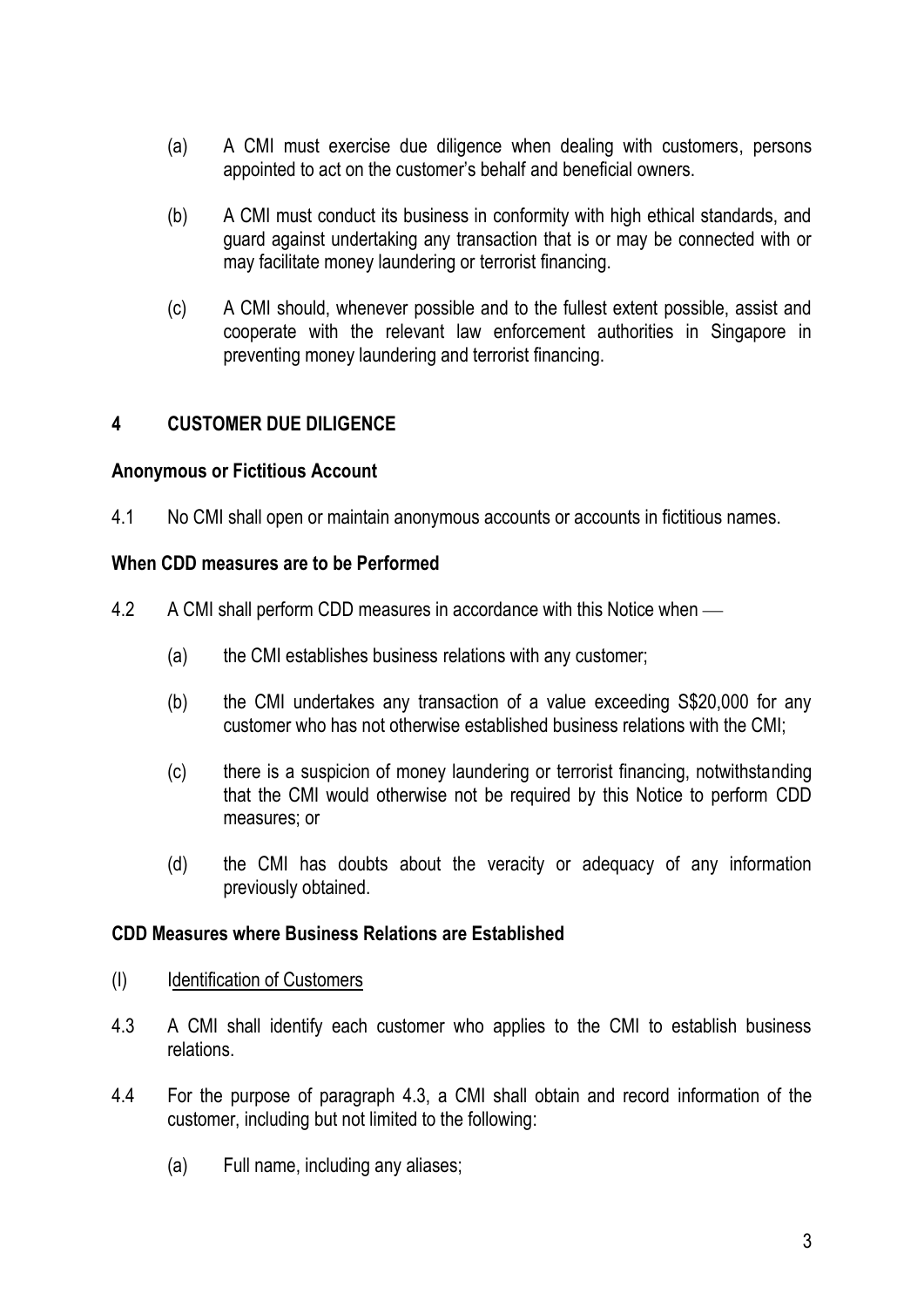- (b) Unique identification number (such as an identity card number, birth certificate number or passport number, or where the customer is not a natural person, the incorporation number or business registration number);
- (c) Existing residential address, registered or business address (as may be appropriate) and contact telephone number(s);
- (d) Date of birth, incorporation or registration (as may be appropriate); and
- (e) Nationality or place of incorporation or registration (as may be appropriate).
- 4.5 Where the customer is a company, the CMI shall, apart from identifying the customer, also identify the directors of the company.
- 4.6 Where the customer is a partnership or a limited liability partnership, the CMI shall, apart from identifying the customer, also identify the partners.
- 4.7 Where the customer is any other body corporate or unincorporate, the CMI shall, apart from identifying the customer, also identify the persons having executive authority in that body corporate or unincorporate.
- (II) Verification of Identity
- 4.8 A CMI shall verify the identity of the customer using reliable, independent sources.
- 4.9 A CMI shall retain copies of all reference documents used to verify the identity of the customer.
- (III) Identification and Verification of Identity of Natural Persons Appointed to Act on the Customer's Behalf
- 4.10 Where the customer appoints one or more natural persons to act on his behalf in establishing business relations with the CMI or the customer is not a natural person, a CMI shall —
	- (a) identify the natural persons that act or are appointed to act on behalf of the customer;
	- (b) verify the identity of these persons using reliable, independent sources; and
	- (c) retain copies of all reference documents used to verify the identity of these persons.
- 4.11 A CMI shall verify the due authority of such persons to act on behalf of the customer.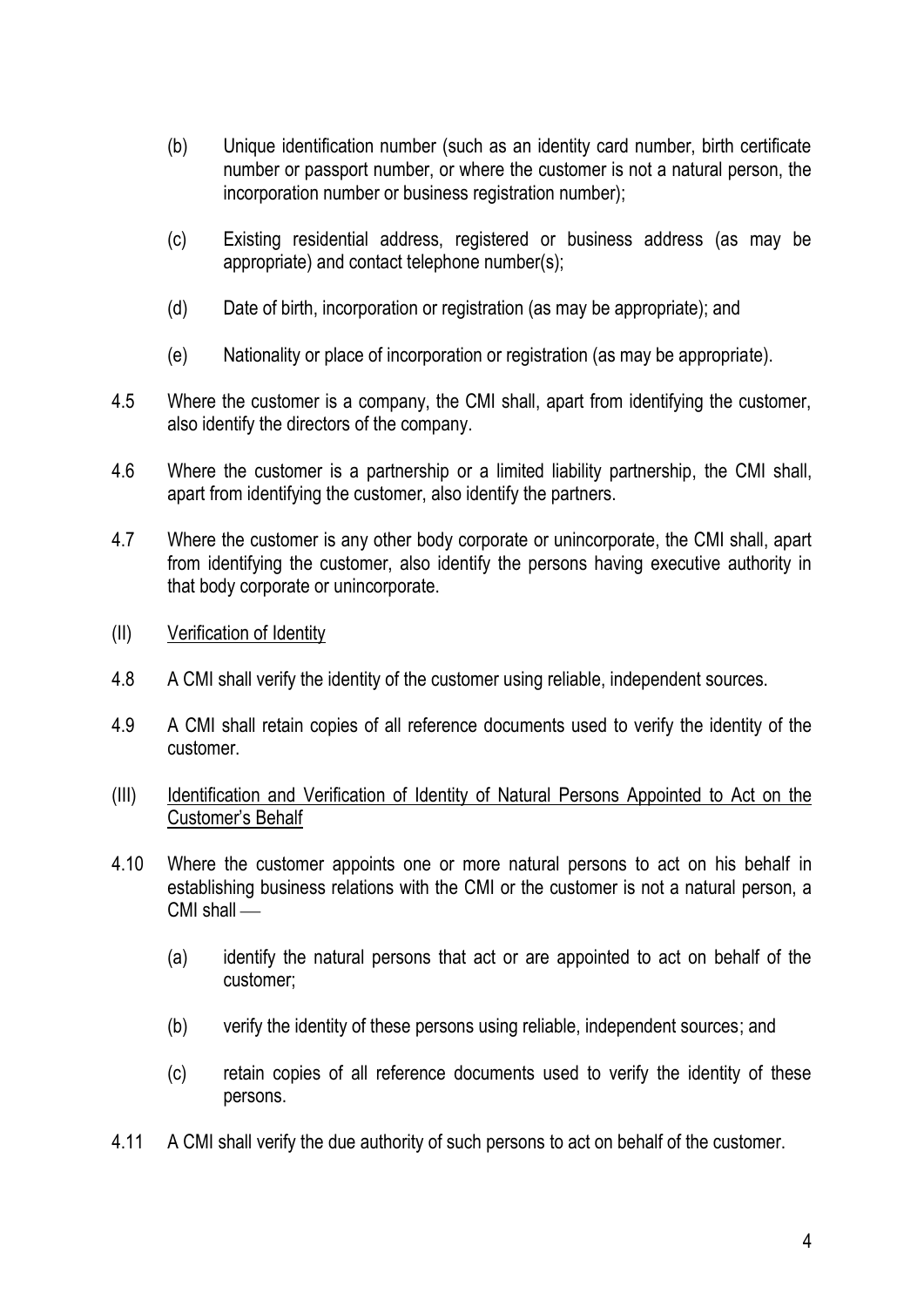- 4.12 A CMI shall verify the due authority of such persons to act by obtaining, including but not limited to the following:
	- (a) the appropriate documentary evidence that the customer has appointed the persons to act on its behalf; and
	- (b) the specimen signatures of the persons appointed.
- 4.13 Where the customer is a Singapore government entity, the CMI shall only be required to obtain such information as may be required to confirm that the customer is a Singapore government entity as asserted.
- (IV) Identification and Verification of Identity of Beneficial Owners
- 4.14 Subject to paragraph 4.17, a CMI shall inquire if there exists any beneficial owner in relation to a customer.
- 4.15 Where there is one or more beneficial owner in relation to a customer, the CMI shall take reasonable measures to obtain information sufficient to identify and verify the identities of the beneficial owner.
- 4.16 Where the customer is not a natural person, the CMI shall take reasonable measures to understand the ownership and control structure of the customer.
- 4.17 A CMI shall not be required to inquire if there exists any beneficial owner in relation to a customer that is
	- (a) a Singapore government entity;
	- (b) a foreign government entity;
	- (c) an entity listed on the Singapore Exchange;
	- (d) an entity listed on a stock exchange outside of Singapore that is subject to regulatory disclosure requirements;
	- (e) a financial institution supervised by the Authority (other than a holder of a money changer's licence or a holder of a remittance licence, unless specifically notified by the Authority);
	- (f) a financial institution incorporated or established outside Singapore that is subject to and supervised for compliance with AML/CFT requirements consistent with standards set by the FATF; or
	- (g) an investment vehicle where the managers are financial institutions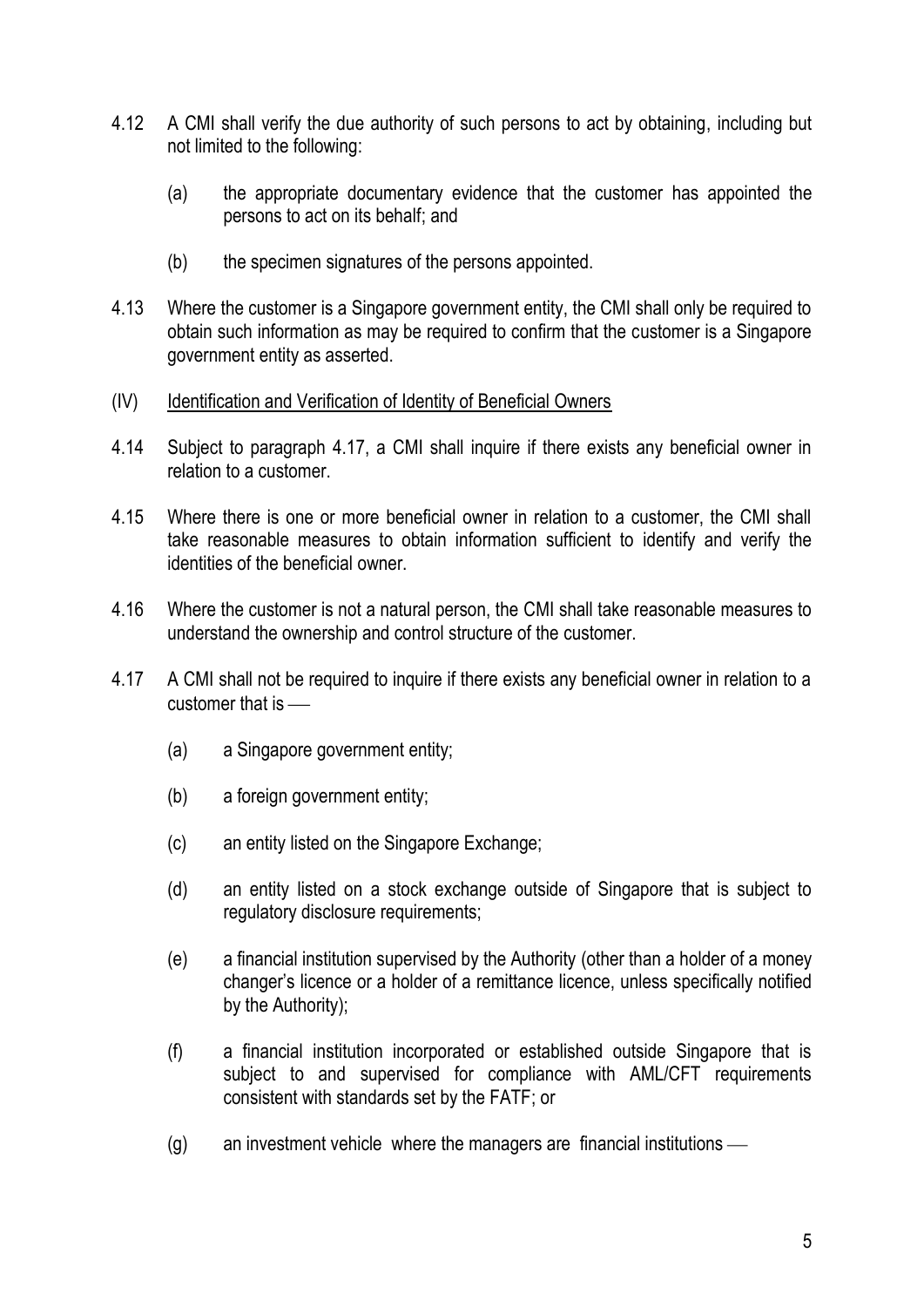- (i) supervised by the Authority; or
- (ii) incorporated or established outside Singapore but are subject to and supervised for compliance with AML/CFT requirements consistent with standards set by the FATF,

unless the CMI suspects that the transaction is connected with money laundering or terrorist financing.

- 4.18 For the purposes of paragraphs 4.17(f) and 4.17(g)(ii), a CMI shall document the basis for its determination that the requirements in those paragraphs have been duly met.
- (V) Information on the Purpose and Intended Nature of Business Relations
- 4.19 A CMI shall obtain, from the customer, when processing the application to establish business relations, information as to the purpose and intended nature of business relations.
- (VI) Ongoing Monitoring
- 4.20 A CMI shall monitor on an ongoing basis, its business relations with customers.
- 4.21 A CMI shall, during the course of business relations, observe the conduct of the customer's account and scrutinise transactions undertaken to ensure that the transactions are consistent with the CMI's knowledge of the customer, its business and risk profile and where appropriate, the source of funds.
- 4.22 A CMI shall pay special attention to all complex or unusually large transactions or unusual patterns of transactions that have no apparent or visible economic or lawful purpose.
- 4.23 A CMI shall, to the extent possible, inquire into the background and purpose of the transactions in paragraph 4.22 and document its findings with a view to making this information available to the relevant competent authorities should the need arise.
- 4.24 A CMI shall periodically review the adequacy of customer identification information obtained in respect of customers and beneficial owners and ensure that the information is kept up to date, particularly for higher risk categories of customers.

#### **Non-Face-to-Face Verification**

- 4.25 A CMI shall put in place policies and procedures to address any specific risks associated with non-face-to-face business relationships or transactions.
- 4.26 A CMI shall implement the policies and procedures referred to in paragraph 4.25 when establishing customer relationships and when conducting ongoing due diligence.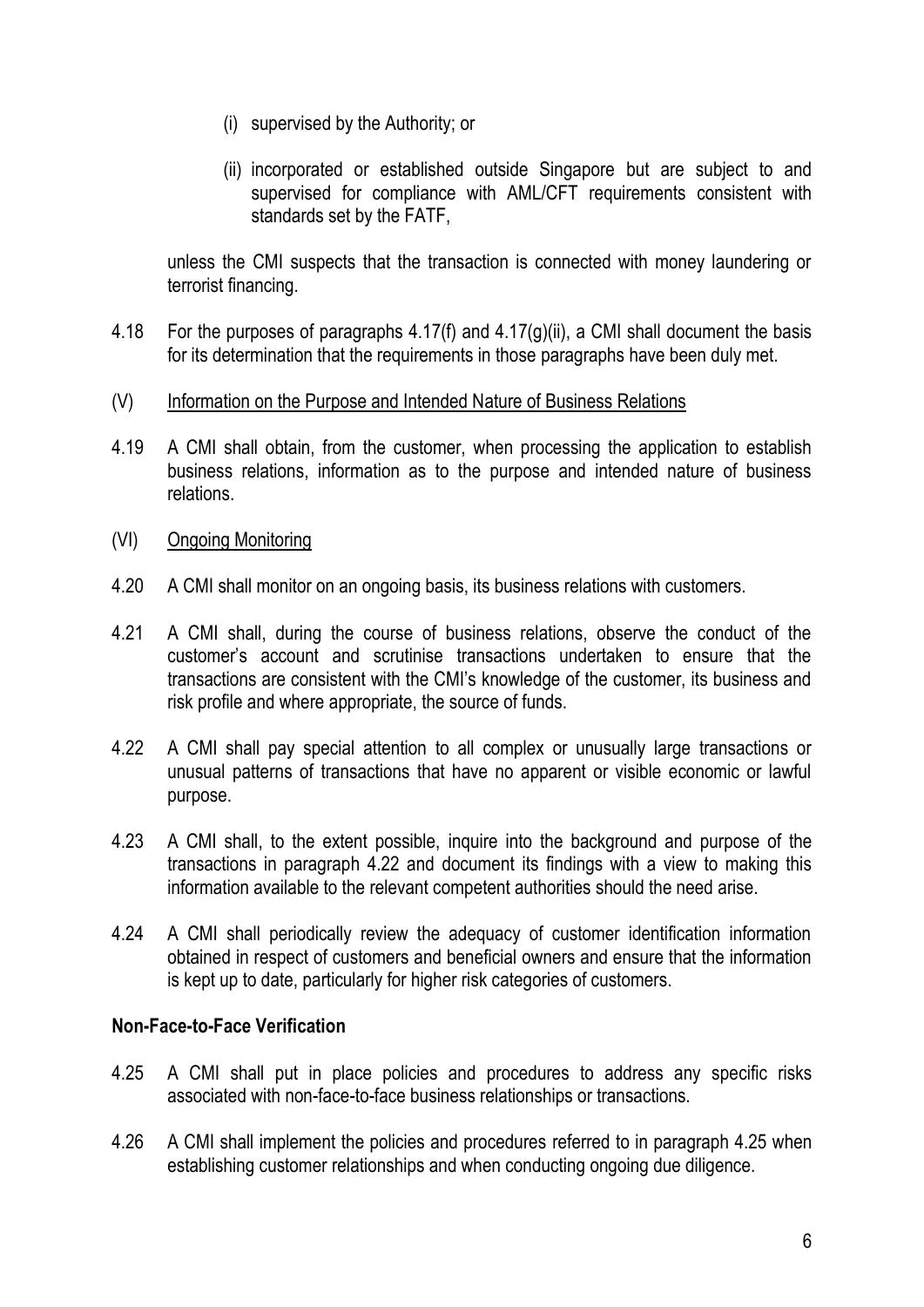4.27 Where there is no face-to-face contact, the CMI shall carry out CDD measures that are as stringent as those that would be required to be performed if there were face-to-face contact.

### **Reliance on Identification and Verification Already Performed**

- 4.28 When a CMI ("acquiring CMI") acquires, either in whole or in part, the business of another financial institution (whether in Singapore or elsewhere), the acquiring CMI shall perform CDD measures on customers acquired with the business at the time of acquisition except where the acquiring CMI has
	- (a) acquired at the same time all corresponding customer records (including customer identification information) and has no doubt or concerns about the veracity or adequacy of the information so acquired; and
	- (b) conducted due diligence enquiries that have not raised any doubt on the part of the acquiring CMI as to the adequacy of AML/CFT measures previously adopted in relation to the business or part thereof now acquired by the acquiring CMI.

# **CDD Measures for Non-Account Holders**

- 4.29 A CMI that undertakes any transaction of a value exceeding S\$20,000 for any customer who does not otherwise have business relations with the CMI shall —
	- (a) establish and verify the identity of the customer as if the customer had applied to the CMI to establish business relations; and
	- (b) record adequate details of the transaction so as to permit the reconstruction of the transaction, including the nature and date of the transaction, the type and amount of currency involved, the value date, and the details of the payee or beneficiary.
- 4.30 Where a CMI suspects that two or more transactions are or may be related, linked or the result of a deliberate restructuring of an otherwise single transaction into smaller transactions in order to evade the measures provided for in this Notice, the CMI shall treat the transactions as a single transaction and aggregate their values for the purpose of this Notice.

# **Timing for Verification**

- 4.31 Subject to paragraph 4.32 of this Notice, a CMI shall complete verification of the identity of the customer and beneficial owner
	- (a) before the CMI establishes business relations; or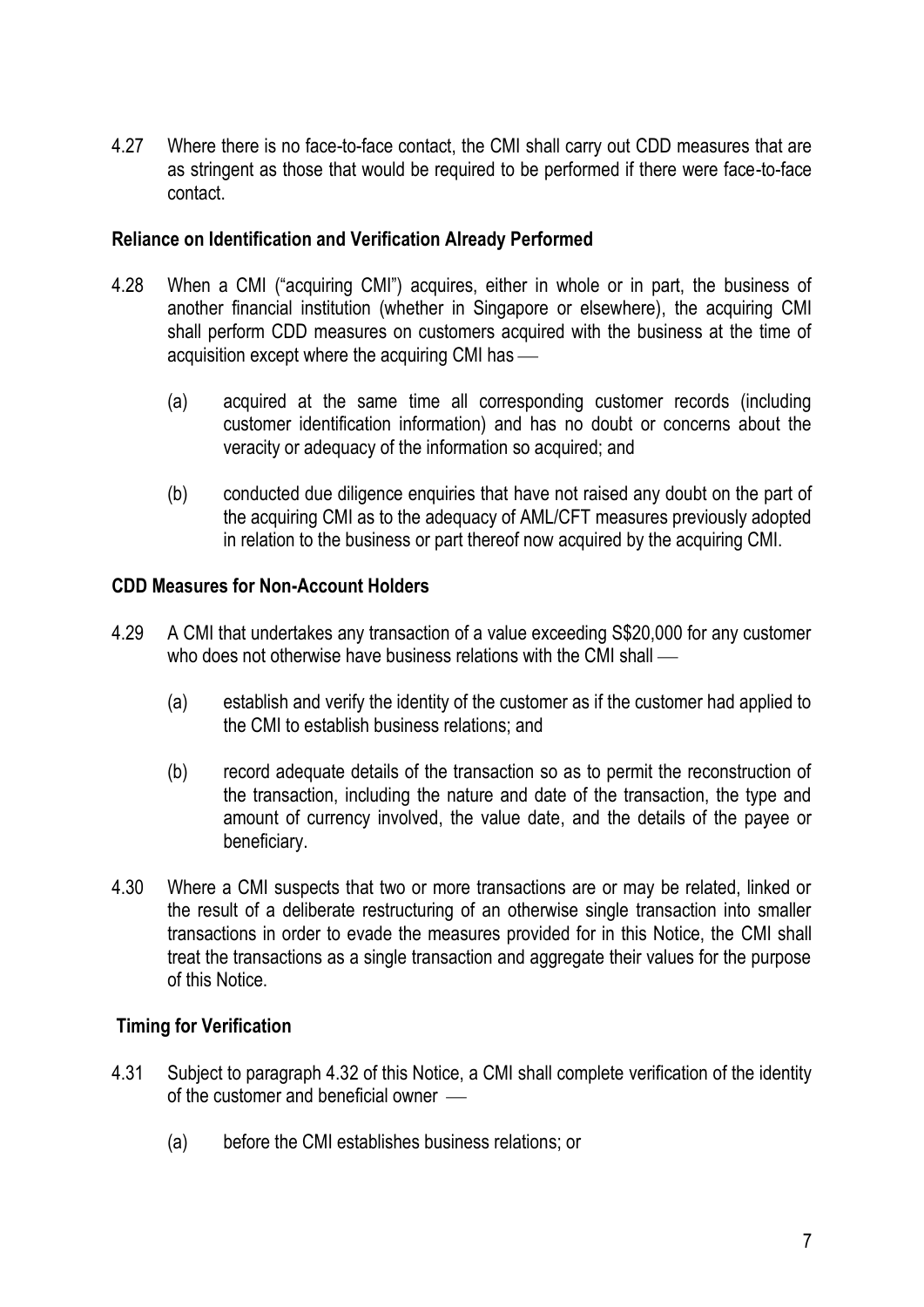- (b) before the CMI undertakes any transaction for a customer, where the customer does not have business relations with the CMI.
- 4.32 A CMI may establish business relations with a customer before completing the verification of the identity of the customer and beneficial owner if
	- (a) the deferral of completion of the verification of the identity of the customer and beneficial owner is essential in order not to interrupt the normal conduct of business operations; and
	- (b) the risks of money laundering and terrorist financing can be effectively managed by the CMI.
- 4.33 Where the CMI establishes business relations before verification of the identity of the customer or beneficial owner, the CMI shall complete such verification as soon as is reasonably practicable.

# **Where CDD Measures are Not Completed**

4.34 Where the CMI is unable to complete CDD measures, it shall terminate the business relationship and consider if the circumstances are suspicious so as to warrant the filing of an STR.

### **Joint Account**

4.35 In the case of a joint account, a CMI shall perform CDD measures on all of the joint account holders as if each of them were individually customers of the CMI.

# **Existing Customers**

4.36 A CMI shall perform such CDD measures as may be appropriate to its existing customers having regard to its own assessment of materiality and risk.

# **5 SIMPLIFIED CUSTOMER DUE DILIGENCE**

- 5.1 Subject to paragraph 5.2, a CMI may perform such simplified CDD measures as it considers adequate to effectively identify and verify the identity of the customer, a natural person appointed to act on the customer's behalf and any beneficial owner if it is satisfied that the risks of money laundering and terrorist financing are low.
- 5.2 No CMI shall perform simplified CDD measures in the following circumstances:
	- (a) where the customers are from or in countries and jurisdictions known to have inadequate AML/CFT measures, as determined by the CMI for itself or notified to CMIs generally by the Authority or by other foreign regulatory authorities; or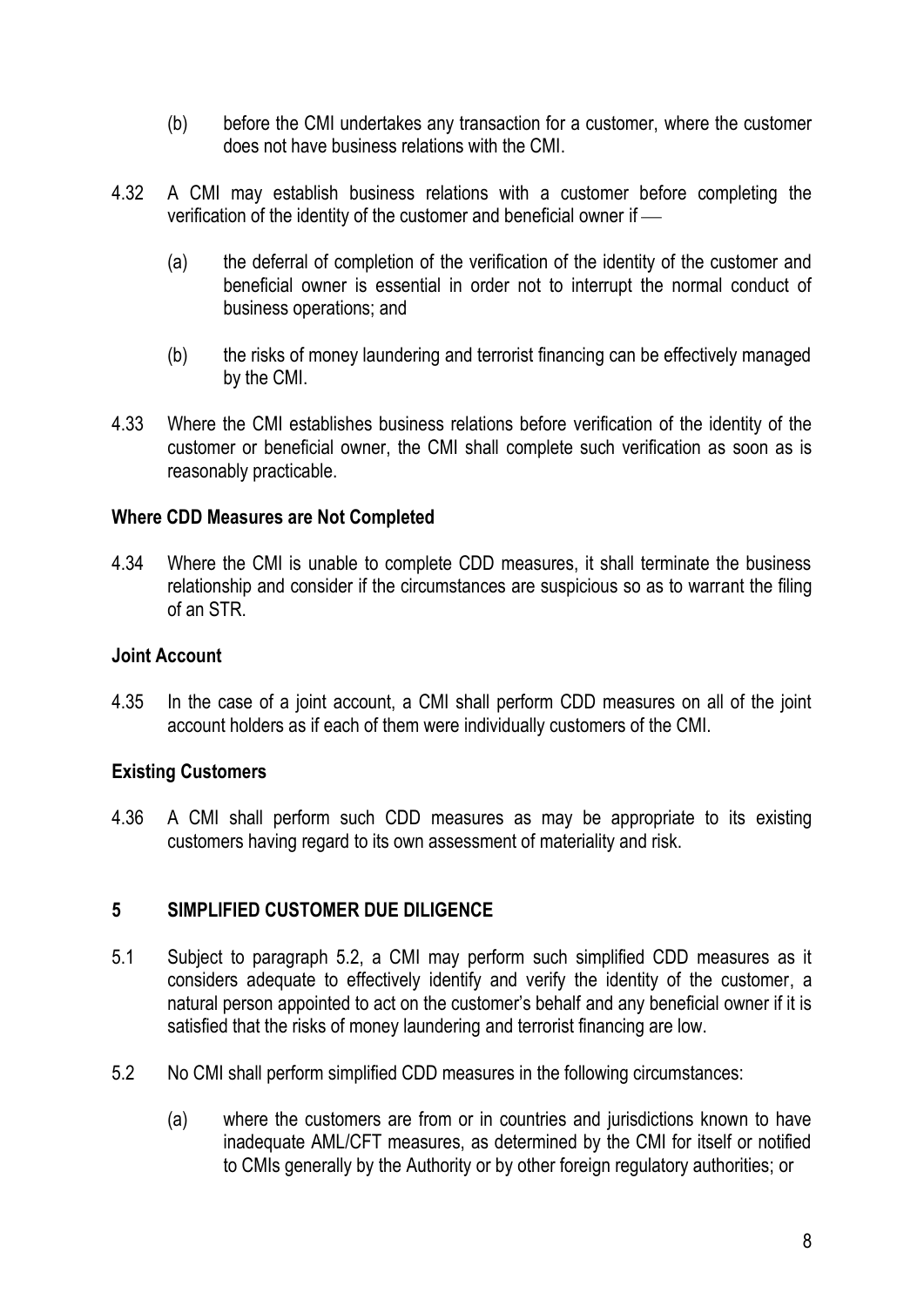(b) where the CMI suspects that money laundering or terrorist financing is involved.

[SFA04-N02 (Amendment) 2009]

- 5.3 A CMI may perform simplified CDD measures in relation to a customer that is a financial institution supervised by the Authority (other than a holder of a money changer's licence or a holder of a remittance licence, unless specifically notified by the Authority).
- 5.4 Where the CMI performs simplified CDD measures in relation to a customer, it shall document
	- (a) the details of its risk assessment; and
	- (b) the nature of the simplified CDD measures.

#### **6 ENHANCED CUSTOMER DUE DILIGENCE**

#### **Politically Exposed Persons**

6.1 For the purposes of paragraph 6

"politically exposed person" means

- (a) a natural person who is or has been entrusted with prominent public functions whether in Singapore or a foreign country;
- (b) immediate family members of such a person; or
- (c) close associates of such a person.

#### [SFA04-N02 (Amendment) 2009]

"prominent public functions" includes the roles held by a head of state, a head of government, government ministers, senior civil servants, senior judicial or military officials, senior executives of state owned corporations, and senior political party officials.

- 6.2 A CMI shall, in addition to performing CDD measures specified in paragraph 4, perform enhanced CDD measures in relation to politically exposed persons, including but not limited to the following:
	- (a) implement appropriate internal policies, procedures and controls to determine if a customer or beneficial owner is a politically exposed person;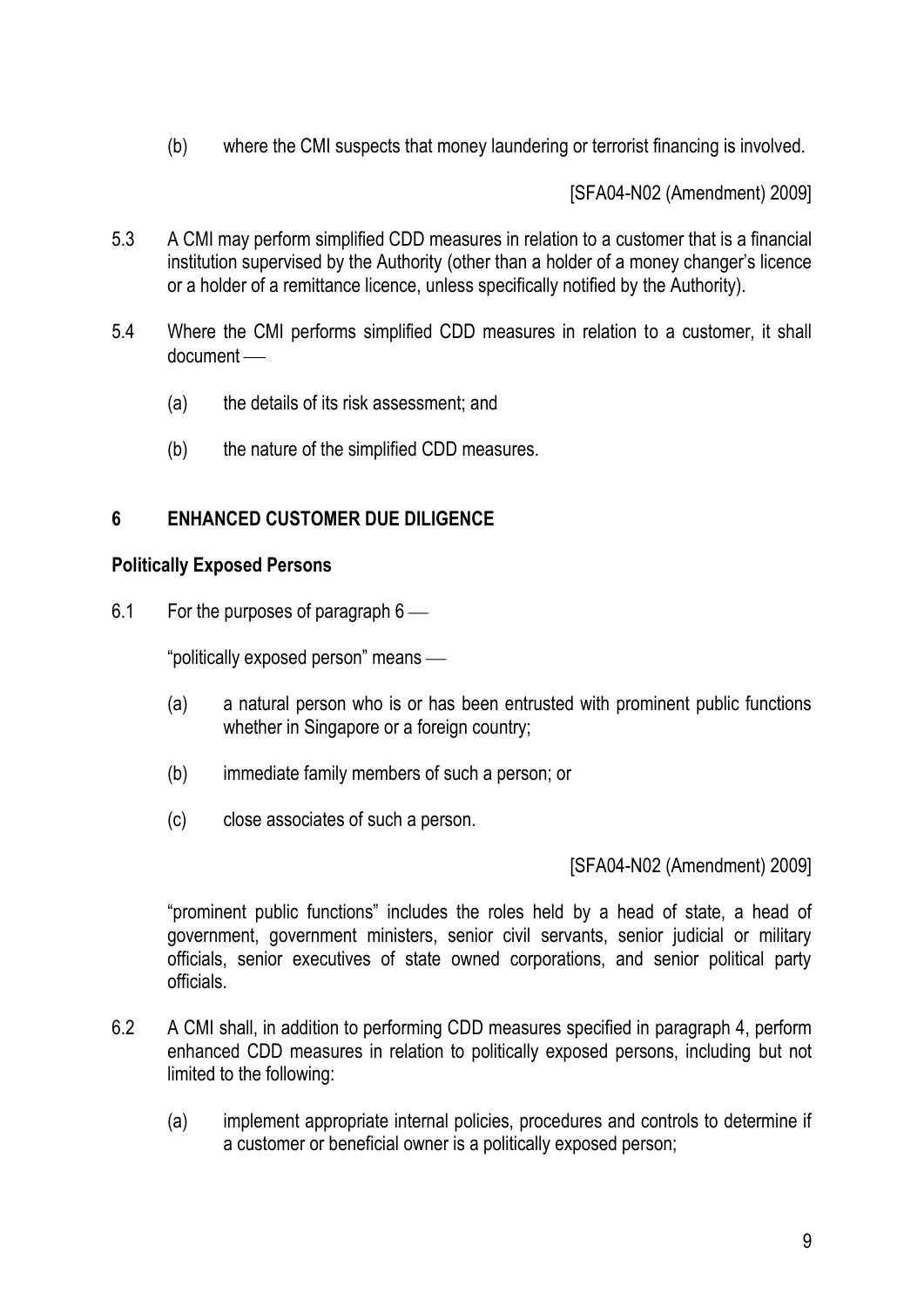- (b) obtain approval from the CMI's senior management to establish or continue business relations, where the customer or beneficial owner is a politically exposed person or subsequently becomes a politically exposed person;
- (c) establish, by appropriate and reasonable means, the source of wealth and source of funds of any customer or beneficial owner; and
- (d) conduct, during the course of business relations, enhanced monitoring of business relations with the customer.

# **Other High Risk Categories**

- 6.3 A CMI shall perform enhanced CDD measures in paragraph 6.2 for such other categories of customers, business relations or transactions as the CMI may assess to present a higher risk for money laundering and terrorist financing.
- 6.4 A CMI shall give particular attention to business relations and transactions with any person from or in countries and jurisdictions known to have inadequate AML/CFT measures, as determined by the CMI for itself or notified to CMIs generally by the Authority or other foreign regulatory authorities.

# **7 PERFORMANCE OF CDD MEASURES BY INTERMEDIARIES**

- 7.1 Subject to paragraph 7.2, a CMI may rely on an intermediary to perform the CDD measures in paragraph 4 of this Notice if the following requirements are met:
	- (a) the CMI is satisfied that the intermediary it intends to rely upon is subject to and supervised for compliance with AML/CFT requirements consistent with standards set by the FATF, and has adequate measures in place to comply with those requirements;
	- (b) the intermediary is not one on which CMIs have been specifically precluded by the Authority from relying;
	- (c) the intermediary is able and willing to provide, without delay, upon the CMI's request, any document obtained by the intermediary, which the CMI would be required or would want to obtain.

[SFA04-N02 (Amendment) 2009]

- 7.2 No CMI shall rely on an intermediary to conduct ongoing monitoring of customers.
- 7.3 Where a CMI relies on an intermediary to perform the CDD measures, it shall: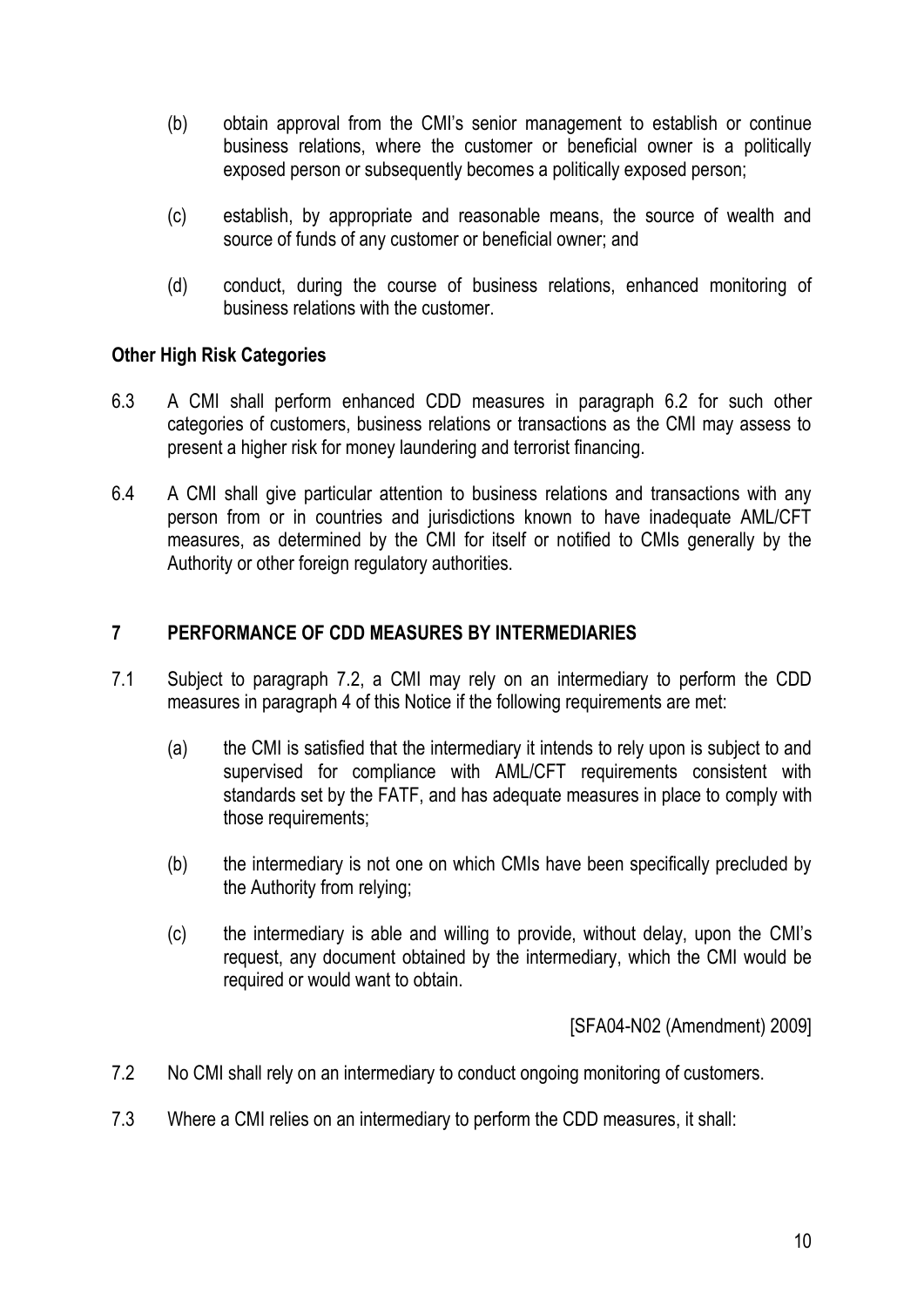- (a) document the basis for its satisfaction that the requirements in paragraph 7.1(a) have been met except where the intermediary is a financial institution supervised by the Authority (other than a holder of a money changer's licence or a holder of a remittance licence); and
- (b) immediately obtain from the intermediary the CDD information which the intermediary had obtained.

[SFA04-N02 (Amendment) 2009]

7.4 For the avoidance of doubt, notwithstanding the reliance upon an intermediary, the CMI shall remain responsible for its AML/CFT obligations in this Notice.

# **8 RECORD KEEPING**

- 8.1 A CMI shall prepare, maintain and retain documentation on all its business relations and transactions with its customers such that
	- (a) all requirements imposed by law (including this Notice) are met;
	- (b) any transaction undertaken by the CMI can be reconstructed so as to provide, if necessary, evidence for prosecution of criminal activity;
	- (c) the relevant competent authorities in Singapore and the internal and external auditors of the CMI are able to review the CMI's transactions and assess the level of compliance with this Notice; and
	- (d) the CMI can satisfy, within a reasonable time or any more specific time period imposed by law, any enquiry or order from the relevant competent authorities in Singapore for information.
- 8.2 Subject to paragraph 8.4 and any other requirements imposed by law, a CMI shall, when setting its record retention policies, comply with the following document retention periods:
	- (a) a period of at least 5 years following termination of business relation for customer identification information, and other documents relating to the establishment of business relations, as well as account files and business correspondence; and
	- (b) a period of at least 5 years following the completion of the transaction for records relating to a transaction, including any information needed to explain and reconstruct the transaction.
- 8.3 A CMI may retain documents as originals or copies, in paper or electronic form or on microfilm, provided that they are admissible as evidence in a Singapore court of law.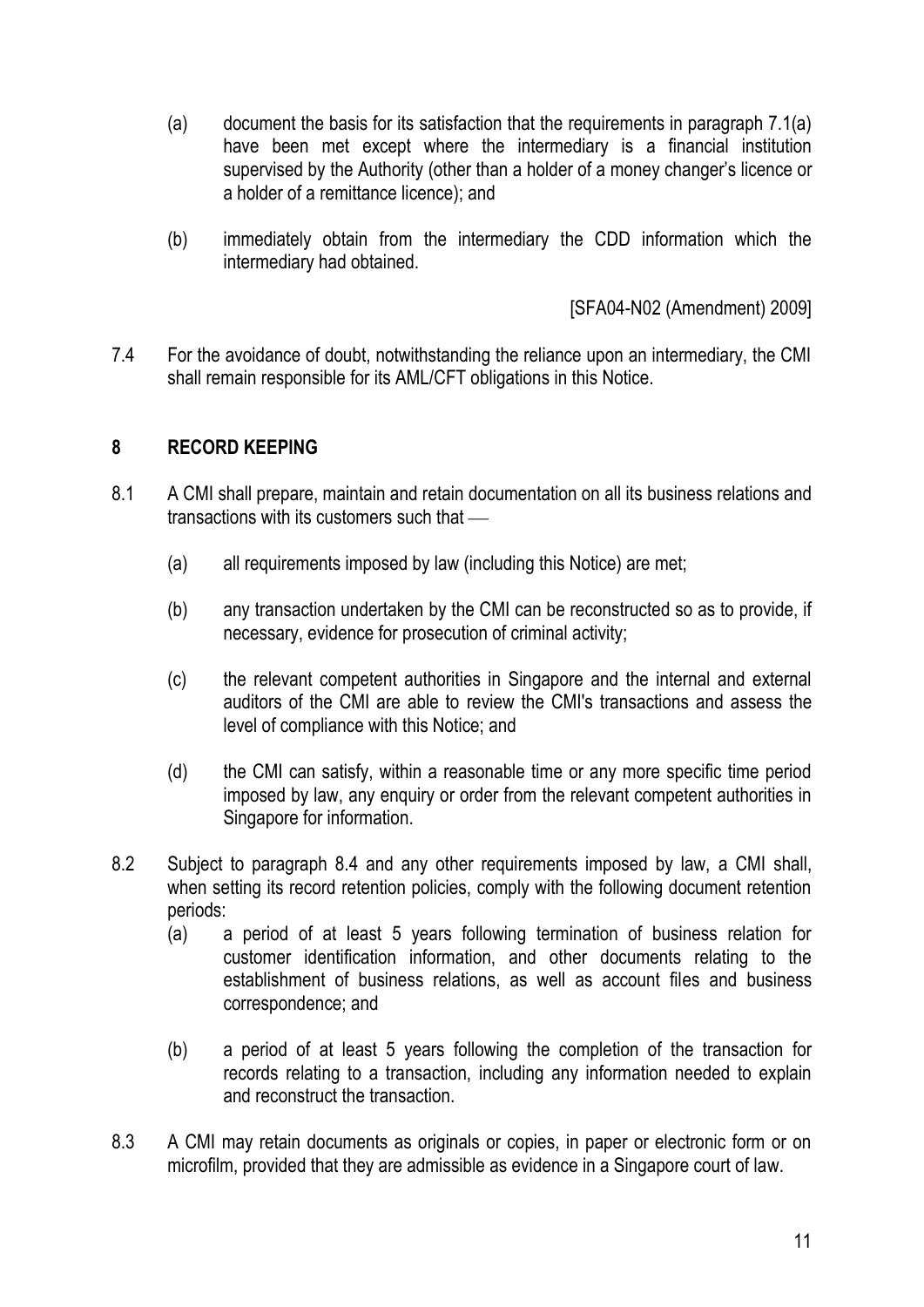8.4 A CMI shall retain records pertaining to a matter which is under investigation or which has been the subject of an STR for such longer period as may be necessary in accordance with any request or order from STRO or from other relevant competent authorities.

# **9 SUSPICIOUS TRANSACTIONS REPORTING**

- 9.1 A CMI shall keep in mind the provisions in the Corruption, Drug Trafficking and Other Serious Crimes (Confiscation of Benefits)  $Act<sup>1</sup>$  and in the Terrorism (Suppression of Financing) Act (Cap. 325) that provide for the reporting to the competent authorities of transactions suspected of being connected with money laundering or terrorist financing, and implement appropriate internal policies, procedures and controls for meeting its obligations under the law, including the following:
	- (a) establish a single reference point within the organisation to whom all employees are instructed to promptly refer all transactions suspected of being connected with money-laundering or terrorist financing, for possible referral to STRO via STRs; and
	- (b) keep records of all transactions referred to STRO, together with all internal findings and analysis done in relation to them.

[SFA04-N02 (Amendment) 2013]

- 9.2 A CMI shall submit reports on suspicious transactions (including attempted transactions) to STRO, and extend a copy to the Authority for information.
- 9.3 A CMI shall consider if the circumstances are suspicious so as to warrant the filing of an STR and document the basis for its determination where
	- (a) the CMI is for any reason unable to complete CDD measures; or
	- (b) the customer is reluctant, unable or unwilling to provide any information requested by the CMI, decides to withdraw a pending application to establish business relations or a pending transaction, or to terminate existing business relations.

<u>.</u>

<sup>1</sup> Please note in particular section 48 of the Corruption, Drug Trafficking and Other Serious Crimes (Confiscation of Benefits) Act on tipping-off.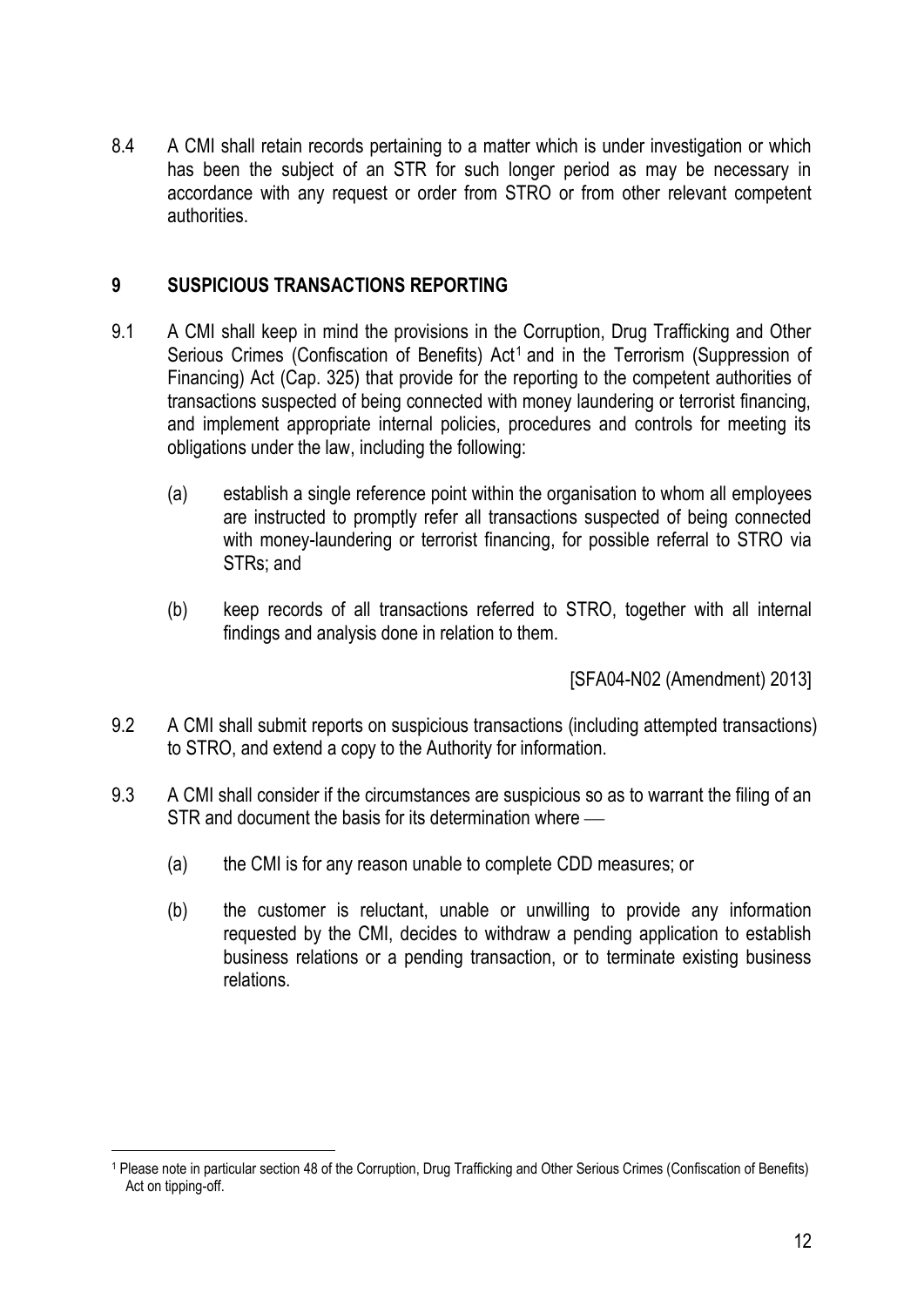# **10 INTERNAL POLICIES, COMPLIANCE, AUDIT AND TRAINING**

- 10.1 A CMI shall develop and implement internal policies, procedures and controls to help prevent money laundering and terrorist financing and communicate these to its employees.
- 10.2 The policies, procedures and controls shall include, amongst other things, CDD measures, record retention, the detection of unusual and/or suspicious transactions and the obligation to make suspicious transaction reports.
- 10.3 A CMI shall take into consideration money laundering and terrorist financing threats that may arise from the use of new or developing technologies, especially those that favour anonymity, in formulating its policies, procedures and controls.

# **Group Policy**

- 10.4 A CMI that is incorporated in Singapore shall develop a group policy on AML/CFT and extend this to all of its branches and subsidiaries outside Singapore.
- 10.5 Where a CMI has a branch or subsidiary in a host country or jurisdiction known to have inadequate AML/CFT measures (as determined by the CMI for itself or notified to CMIs generally by the Authority or by other foreign regulatory authorities), the CMI shall ensure that its group policy on AML/CFT is strictly observed by the management of that branch or subsidiary.
- 10.6 Where the AML/CFT requirements in the host country or jurisdiction differ from those in Singapore, the CMI shall require that the overseas branch or subsidiary apply the higher of the two standards, to the extent that the law of the host country or jurisdiction so permits.
- 10.7 Where the law of the host country or jurisdiction conflicts with Singapore law such that the overseas branch or subsidiary is unable to fully observe the higher standard, the CMI's head office shall report this to the Authority and comply with such further directions as may be given by the Authority.

#### **Compliance**

- 10.8 A CMI shall develop appropriate compliance management arrangements, including at least, the appointment of a management level officer as the AML/CFT compliance officer.
- 10.9 A CMI shall ensure that the AML/CFT compliance officer, as well as any other persons appointed to assist him, has timely access to all customer records and other relevant information which they require to discharge their functions.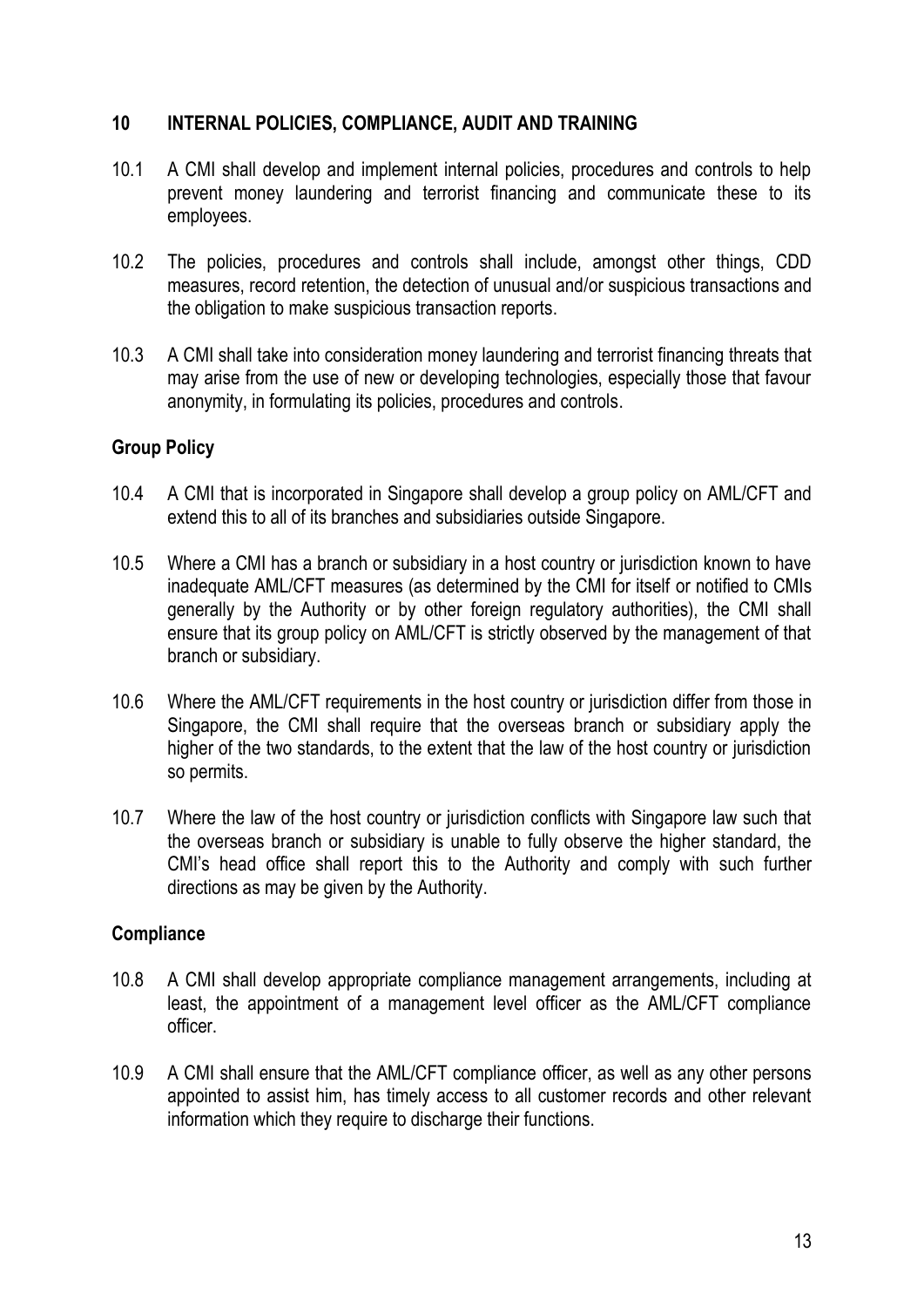# **Audit**

10.10 A CMI shall maintain an audit function that is adequately resourced and independent, and which will be able to regularly assess the effectiveness of the CMI's internal policies, procedures and controls, and its compliance with regulatory requirements.

### **Employee Hiring**

10.11 A CMI shall have in place screening procedures to ensure high standards when hiring employees.

#### **Training**

- 10.12 A CMI shall take all appropriate steps to ensure that its employees and officers <sup>2</sup> (whether in Singapore or overseas) are regularly and appropriately trained on
	- (a) AML/CFT laws and regulations, and in particular, CDD measures, detecting and reporting of suspicious transactions;
	- (b) prevailing techniques, methods and trends in money laundering and terrorist financing; and
	- (c) the CMI's internal policies, procedures and controls on AML/CFT and the roles and responsibilities of employees and officers in combating money laundering and terrorist financing.

[SFA04-N02 (Amendment) 2013]

#### **11 PERSONAL DATA**

- 11.1 For the purposes of paragraph 11
	- (a) "personal data" has the same meaning as defined in section 2(1) of the Personal Data Protection Act (Cap. 26);
	- (b) "individual" means a natural person, whether living or deceased; and

 2 "Officer" –

<sup>(</sup>a) in relation to a CMI that is a body corporate (other than a limited liability partnership), means any director or any member of the committee of management of the body corporate;

<sup>(</sup>b) in relation to a CMI that is a partnership (including a limited liability partnership), means any partner and manager (in the case of a limited liability partnership) ; and

<sup>(</sup>c) in relation to a CMI that is a body unincorporate (other than a partnership), means any member of the committee of management of the body unincorporate,

where applicable.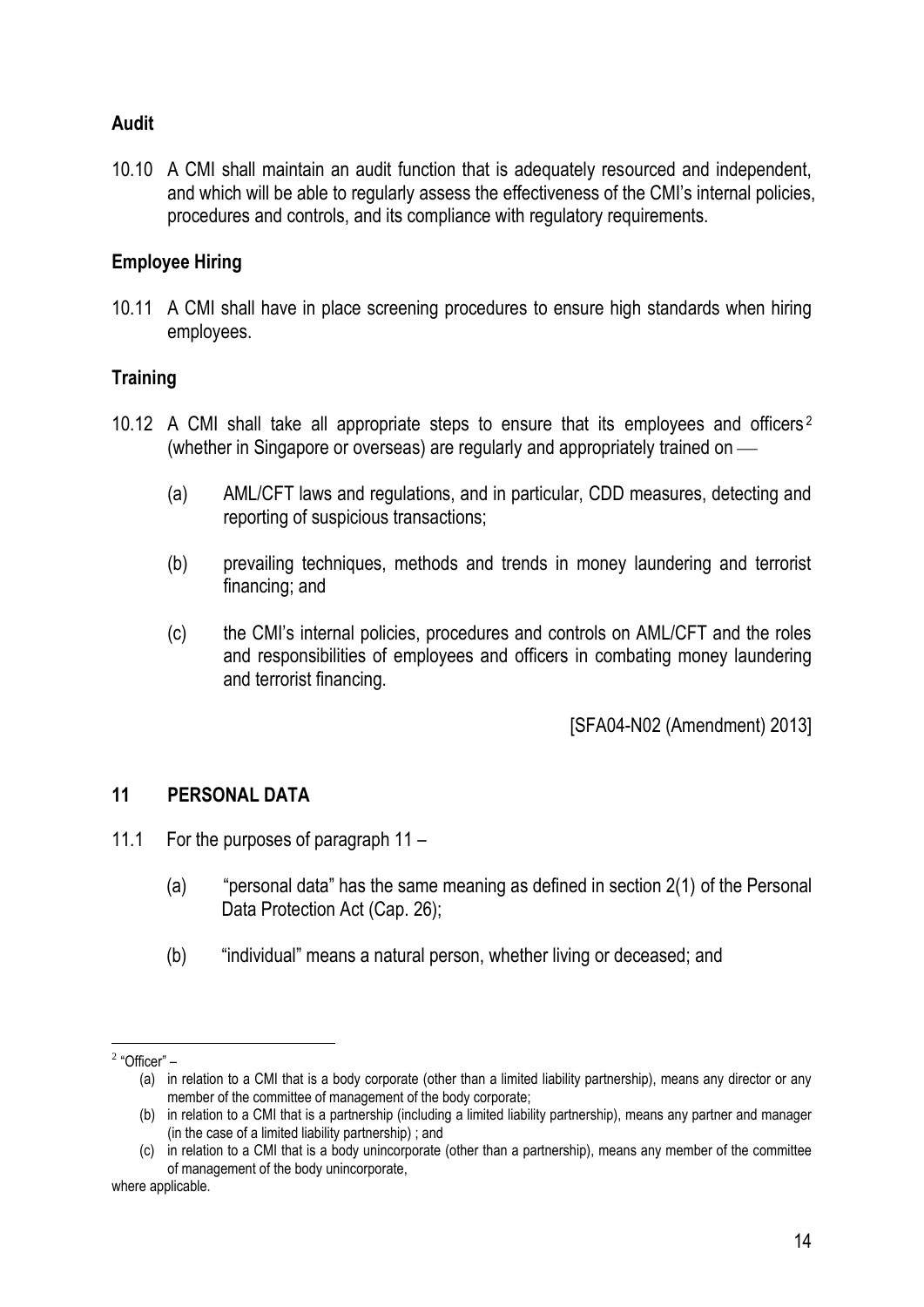- (c) "connected party"
	- (i) in relation to a company, means any director or any natural person having executive authority in the company;
	- (ii) in relation to a partnership, a limited partnership within the meaning of the Limited Partnerships Act (Cap. 163B) or a limited liability partnership within the meaning of the Limited Liability Partnerships Act (Cap. 163A), means any partner or manager; and
	- (iii) in relation to any other body corporate or unincorporate, means any natural person having executive authority in such body corporate or unincorporate, where applicable.
- 11.2 Subject to paragraph 11.3 and for the purposes of complying with this Notice, a CMI shall not be required to provide an individual customer, an individual appointed to act on behalf of a customer, an individual connected party of a customer or an individual beneficial owner of a customer, with:
	- (a) any access to personal data about the individual that is in the possession or under the control of the CMI;
	- (b) any information about the ways in which the personal data of the individual under subparagraph (a) has been or may have been used or disclosed by the CMI; and
	- (c) any right to correct an error or omission of the personal data about the individual that is in the possession or under the control of the CMI.
- 11.3 A CMI shall, as soon as reasonably practicable, upon the request of an individual customer, an individual appointed to act on behalf of a customer, an individual connected party of a customer or an individual beneficial owner of a customer, provide the requesting individual with the right to:
	- (a) access the following types of personal data of that individual, that is in the possession or under the control of the CMI:
		- (i) his full name, including any alias;
		- (ii) his unique identification number (such as an identity card number, birth certificate number or passport number);
		- (iii) his existing residential address and contact telephone number(s);
		- (iv) his date of birth;